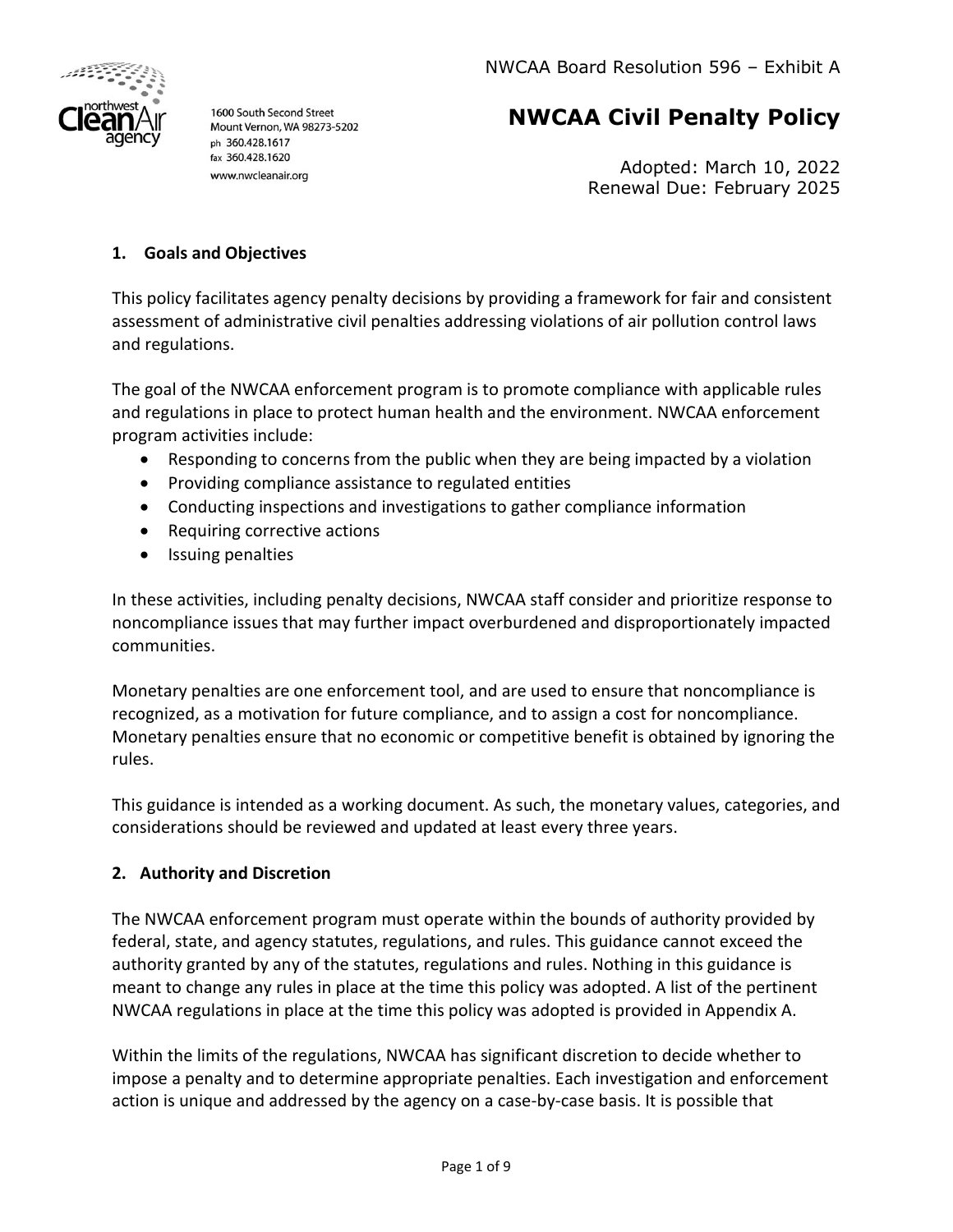situations will arise that this guidance does not address completely, so it is the responsibility of NWCAA staff to recommend penalties not addressed in this Policy. Nothing in this guidance shall be construed to limit or obligate the NWCAA in any action. Deviations from this policy will be documented in the enforcement case record.

### **3. Implementation**

### **3.1 Enforcement Case Tracking and Process**

Enforcement cases are considered "opened" at the time a Notice of Violation (NOV) is issued to the alleged violator. NWCAA enforcement cases and associated records are identified and tracked by the case number assigned to the Notice of Violation.

Notices of Violation may be initiated by staff or the compliance manager for non-compliant situations based on inspections, investigations, referrals from associated agencies (i.e., fire marshals), or reports from regulated facilities.

Not sooner than 30 days following service of a Notice of Violation to an alleged violator, agency actions addressing those violations may be initiated by staff or the compliance manager. Some actions, including penalties, are identified by regulation as "formal" enforcement actions and are appealable to the Pollution Control Hearings Board (PCHB).

All enforcement actions are reviewed prior to being served upon the alleged violator. The compliance manager serves as the project manager for enforcement actions, reviews all actions for completeness and consistency with agency policy and legal standards, and engages agency council when appropriate. The Control Officer has final decision authority over all enforcement actions, including penalty assessments.

### **3.2 Calculation of Penalty**

Monetary penalties have two components that when added together, level the playing field economically and incur additional cost to the violator:

- Economic benefit
- Gravity

## **3.2.1 Economic Benefit**

Economic benefit determinations include the monetary savings or time-value of money gained by avoided or delayed installation of controls, cost of goods or services, or other avoided capital expenditures and operational costs. The EPA BEN model<sup>[1](#page-1-0)</sup> may be used for calculating economic benefit of long-term violations and avoided large capital expenses in accordance with EPA policy.

<span id="page-1-0"></span>*<sup>1</sup> https://www.epa.gov/enforcement/penalty-and-financial-models*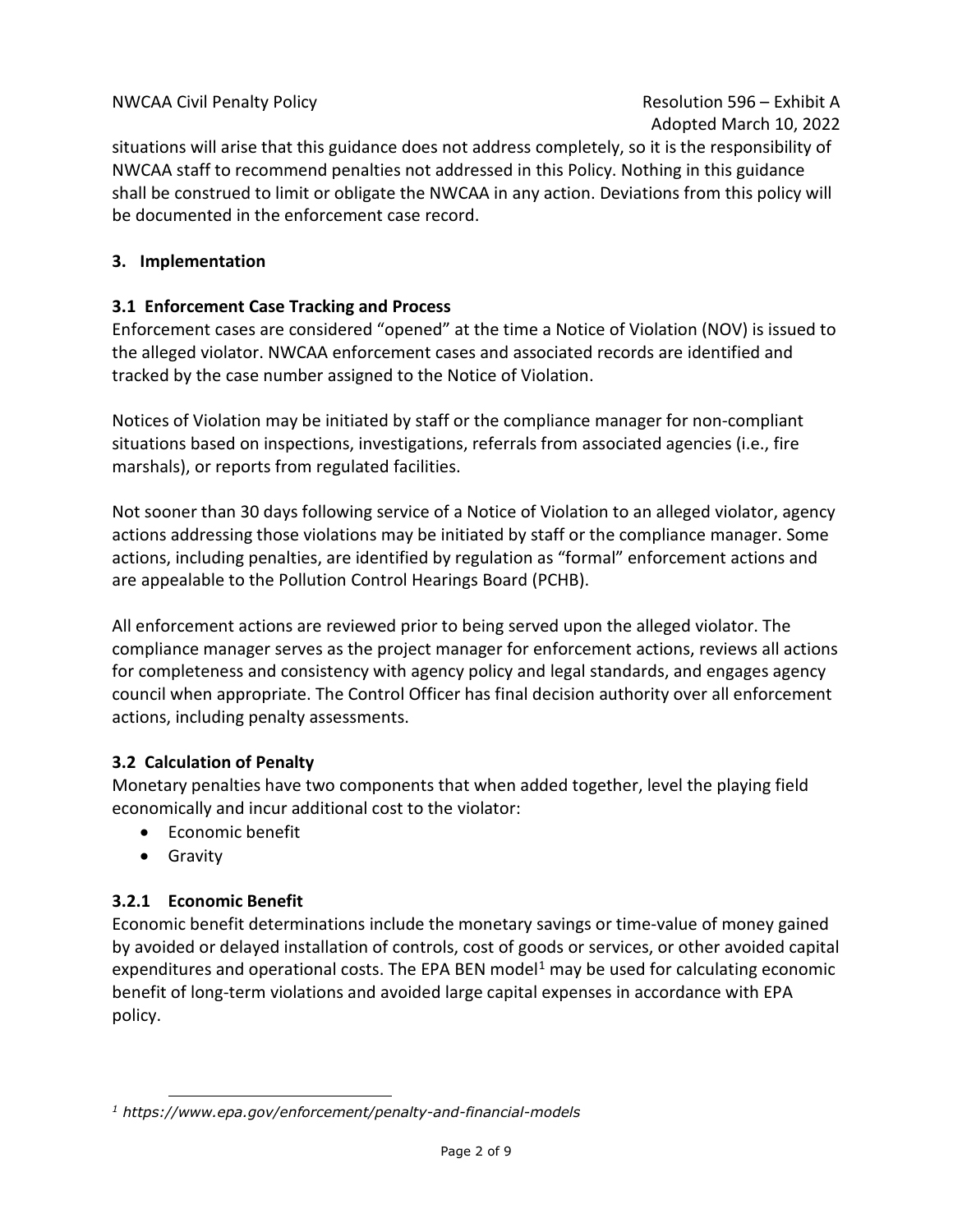The economic benefit of the non-compliant activity must be considered<sup>[2](#page-2-0)</sup> in all penalty calculations. Economic benefits in excess of \$1,000 will be assessed. Below the \$1,000 threshold, economic benefits may be included where data are readily available.

### **3.2.2 Gravity Penalty**

Gravity penalty imposes the "fine" or deterrent amount of the penalty and reflect all facts of the case, including the components outlined in this policy. The gravity penalty calculation addresses harm; generally categorized in air quality enforcement as:

- Injury to air quality, property or persons (i.e., actual or likely emissions)
- Importance to regulatory program.

Below are suggested initial gravity penalties for commonly and/or reasonably foreseeable cited illegal activities/impacts/failures. These initial penalties provide a consistent starting point for gravity calculations for common violation types and then are adjusted using applicable criteria below.

| <b>Violation Types</b>                                                            | <b>Initial Gravity</b> |
|-----------------------------------------------------------------------------------|------------------------|
|                                                                                   | Penalty                |
| <b>General requirements:</b>                                                      |                        |
| <b>Nuisance</b>                                                                   |                        |
| Nuisance odor                                                                     | \$2,500                |
| Nuisance dust                                                                     | \$1,000                |
| <b>Procedural</b>                                                                 |                        |
| Failure to notify, report emissions/throughput <sup>3</sup>                       | \$500                  |
| Failure to obtain NSR permit prior to construction/operation                      | \$3,000                |
| Pollutant release incidents <sup>4</sup>                                          |                        |
| Emissions release causing a measurable (i.e., ambient monitor measurement) or     | \$5,000                |
| discernable impact (i.e., FLIR detected, or visual, olfactory, or other sensory - |                        |
| separate from nuisance).                                                          |                        |
| Excess emissions <sup>5</sup> : criteria 100 lb to 1 ton or toxics < 50% RQ       | \$2,000                |
| Excess emissions: criteria > 1 ton to 40 tons or toxics > 50% to 100% RQ          | $$5,000 + $1/lb$       |
| Excess emissions: criteria > 40 tons or toxics > 100% RQ                          | \$10,000               |
|                                                                                   | $+51/lb$               |

<span id="page-2-0"></span>*<sup>2</sup> EPA-Ecology Performance Partnership Agreement*

<span id="page-2-1"></span> $3$  NWCAA regulations may allow the assessment of 3X fees or the use of potential to emit (PTE) to calculate fees, based on circumstances of the violations.

<span id="page-2-2"></span><sup>4</sup> Release incident related violations may be addressed by pollutant release penalties, nuisance provisions, and/or failure to meet permit or rule provisions or combinations of these line items, on a case-by-case basis.

<span id="page-2-3"></span><sup>5</sup> Excess emissions are those pollutants emitted beyond allowable standards or permit limits. Where multiple limits of a single pollutant are violated, the largest excess emission should be considered. RQ= reportable quantity under Superfund (CERCLA) regulations.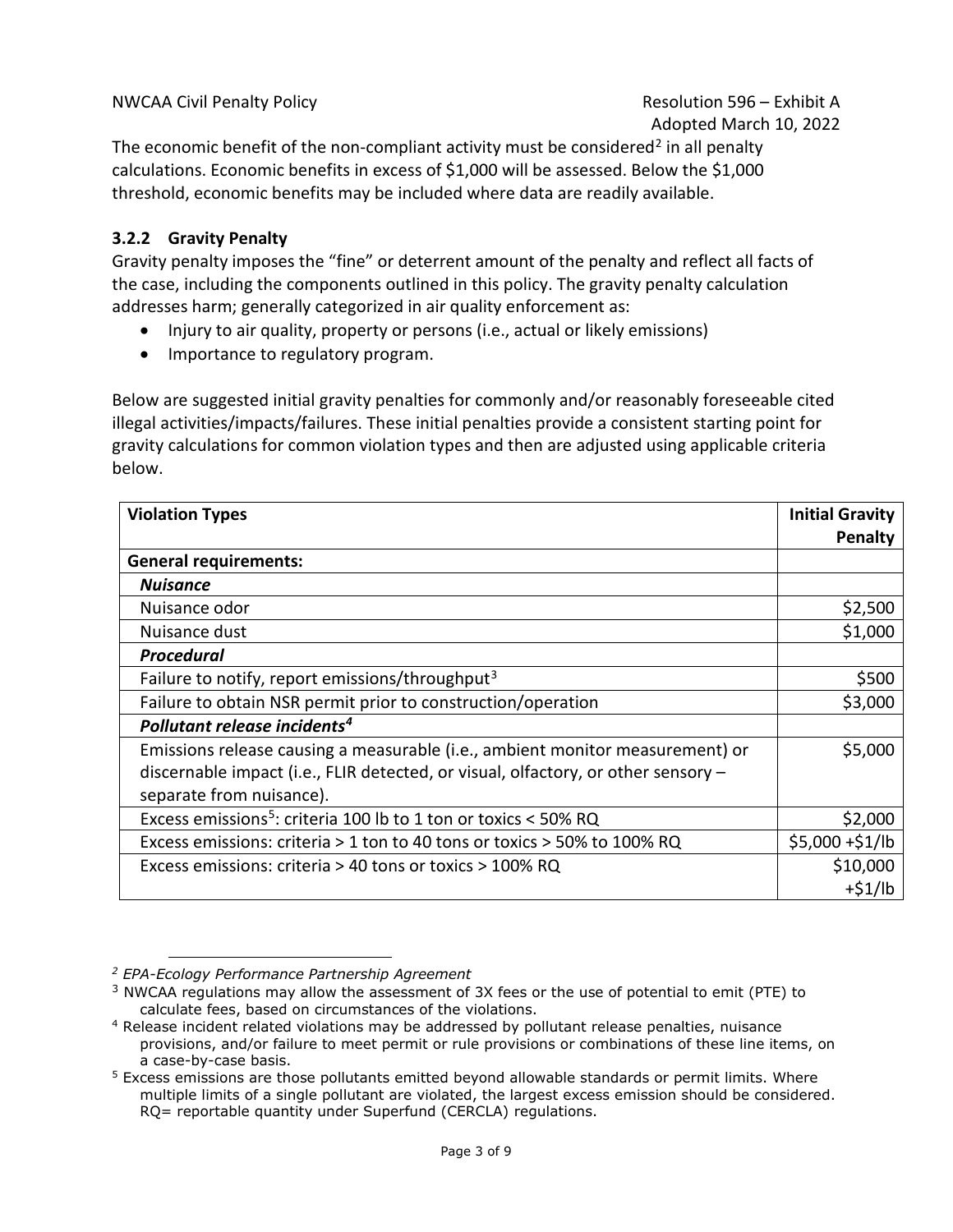| Failures to meet permit conditions - (baseline is Non-AOP provisions)                                                                                                                                      |                             |
|------------------------------------------------------------------------------------------------------------------------------------------------------------------------------------------------------------|-----------------------------|
| Failure to meet permit condition, local, state, or federal rule: recordkeeping,<br>reporting, notification                                                                                                 | \$500                       |
| Failure to meet permit condition, local, state, or federal rule: emission monitoring<br>or testing                                                                                                         | \$1,000                     |
| Failure to meet permit condition, local, state, or federal rule: emission limit,<br>operational limit, installation or operation of control device, follow work practice<br>standards minimizing emissions | \$1,000                     |
| Title 5/AOP provisions                                                                                                                                                                                     | X3                          |
|                                                                                                                                                                                                            |                             |
| Failure to operate and maintain process and control equipment in accordance<br>with good air pollution control practices <sup>6</sup>                                                                      | \$19,000<br>(Statutory max) |
| Asbestos containing materials (ACM): (baseline is homeowner/resident)                                                                                                                                      |                             |
| Failure to submit notification of demolition/asbestos removal.                                                                                                                                             | \$250                       |
| Failure to survey.                                                                                                                                                                                         |                             |
| Failure to abate ACM/disturbance of ACM - cement board or similar                                                                                                                                          | \$500                       |
| Failure to abate ACM/disturbance of ACM - friable material - unlikely public                                                                                                                               | \$1,000                     |
| exposure                                                                                                                                                                                                   |                             |
| Failure to abate ACM/disturbance of ACM - friable material - likely public<br>exposure                                                                                                                     | \$2,000                     |
| Failure to control the work area.                                                                                                                                                                          | \$500                       |
| Failure to properly manage ACM during disturbance.                                                                                                                                                         |                             |
| Failure to properly dispose of ACM.                                                                                                                                                                        |                             |
| Uncertified worker, per individual                                                                                                                                                                         | \$500                       |
| Contractor/commercial activity, rental property, business                                                                                                                                                  | X1.5                        |
| Licensed asbestos contractor                                                                                                                                                                               | X <sub>2</sub>              |
|                                                                                                                                                                                                            |                             |
| Illegal outdoor burning: (baseline is homeowner/residential)                                                                                                                                               |                             |
| Failure to obtain permit                                                                                                                                                                                   | \$250                       |
| Prohibited materials burn barrel or pile <100 ft <sup>3</sup>                                                                                                                                              | \$750                       |
| Prohibited materials pile $\geq$ 100 ft <sup>3</sup>                                                                                                                                                       | \$1,500                     |
| Hauled materials                                                                                                                                                                                           | \$500                       |
| Municipality/UGA, fire safety or air quality burn ban                                                                                                                                                      | \$500                       |
| Commercial/business                                                                                                                                                                                        | X1.5                        |
|                                                                                                                                                                                                            |                             |

<span id="page-3-0"></span><sup>6</sup> Failure to operate and maintain process and control equipment in accordance with good air pollution control practices (a.k.a. general duty clause) violations are tied to both actual harm and importance to the regulatory program. To that end and reflecting the seriousness of a failure of the general duty clauses of either NWCAA regulations or federal regulations, these violations should be considered for statutory maximum penalty. General duty violations are alleged to facilities with a history of non-compliance that have failed to take effective preventative and/or corrective actions to address conditions that caused or contributed to emissions.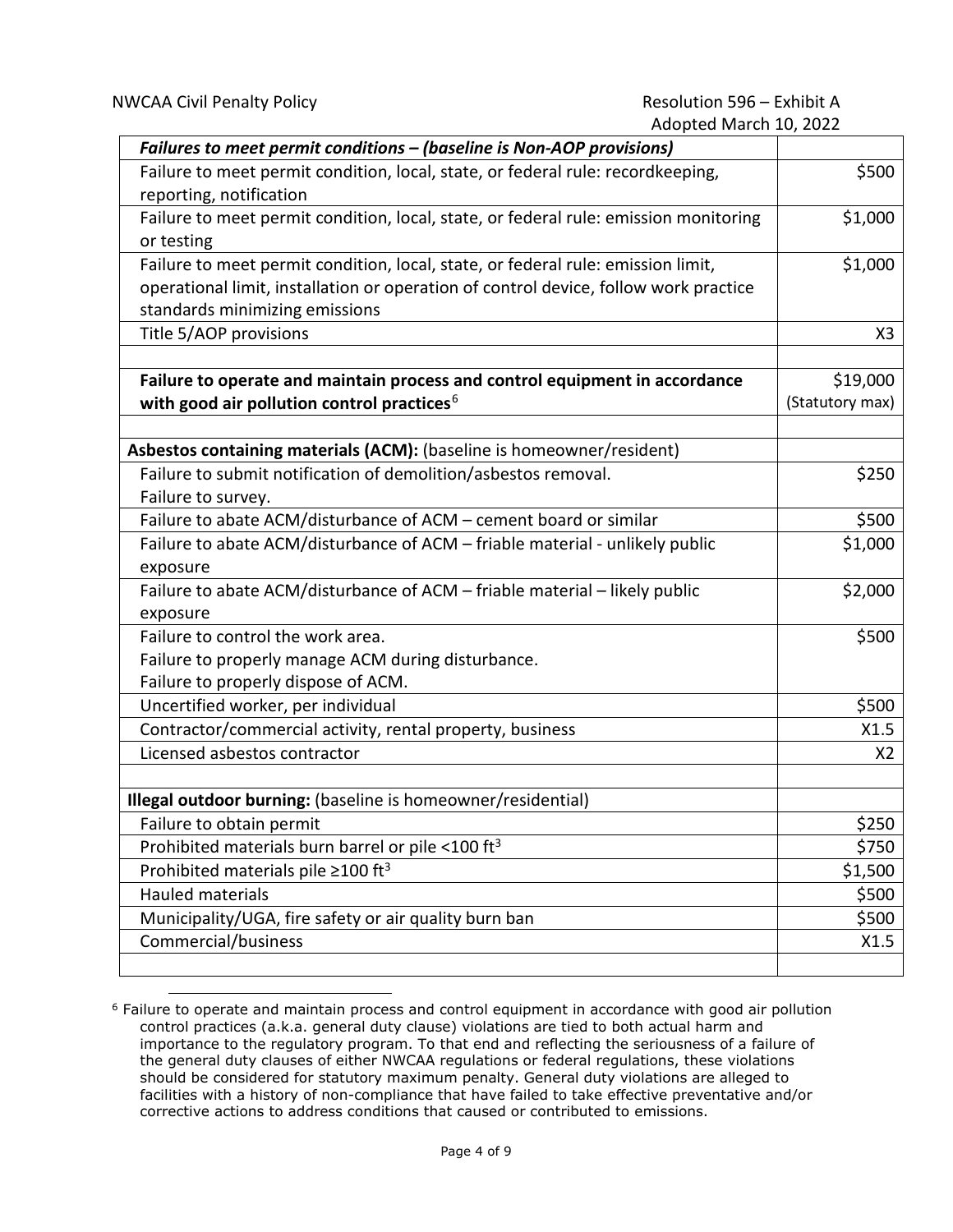# Adopted March 10, 2022

| Wood heating devices: (baseline is homeowner/residential)                       |         |
|---------------------------------------------------------------------------------|---------|
| Installation/sale of an illegal wood-burning heating device                     | \$1,000 |
| Illegal operation of wood-burning heating device during an air quality burn ban | \$250   |
| Excess opacity from wood-burning heating device                                 | \$250   |
| Prohibited materials                                                            | \$500   |
| Commercial/business                                                             | X1.5    |

Penalties may be applied to each violation per day of violation. Not all cited violations must have penalties associated with them. All relevant facts use to determine initial gravity penalties should be documented in the penalty recommendation.

### **3.2.3 Gravity Penalty Adjustments**

Each enforcement action is unique. Adjustment of the initial penalty amount may be appropriate to assure that each enforcement action considers case-by-case facts in penalty decisions. All relevant facts considered in adjustment decisions should be documented in the penalty recommendation, including those not specifically addressed by this policy.

Emissions-based penalty adjustment considerations:

- Quantity of emissions in excess of the regulatory standard in mass (pounds) and/or in relative terms (% over), if available.
- Type of emissions air toxics or criteria pollutants. In general, air toxics are considered at lower thresholds than criteria pollutants.
- Length or duration of violation (number of days).
- Offsite impact of emissions (e.g., complaints, track-out).
- Context of impacts including identifying overburdened communities and overlapping regulatory impacts, where known.

Importance to regulatory program penalty considerations:

- How the violation interfered with the agency's ability to determine compliance, resulting emissions, and/or broader offsite impacts.
- How the violation could contribute or lead to non-compliance, excess emissions, or offsite impacts.
- How the violation incurs extensive investigation resources that undermines the regulatory framework of the program.

Degree of negligence or willfulness: What level of knowledge or control did the violator have over the violation occurrence and duration?

• Property owners in process for eviction of tenants/ squatters/trespassers have legal waiting periods – When and why did they start the process may provide insight into control.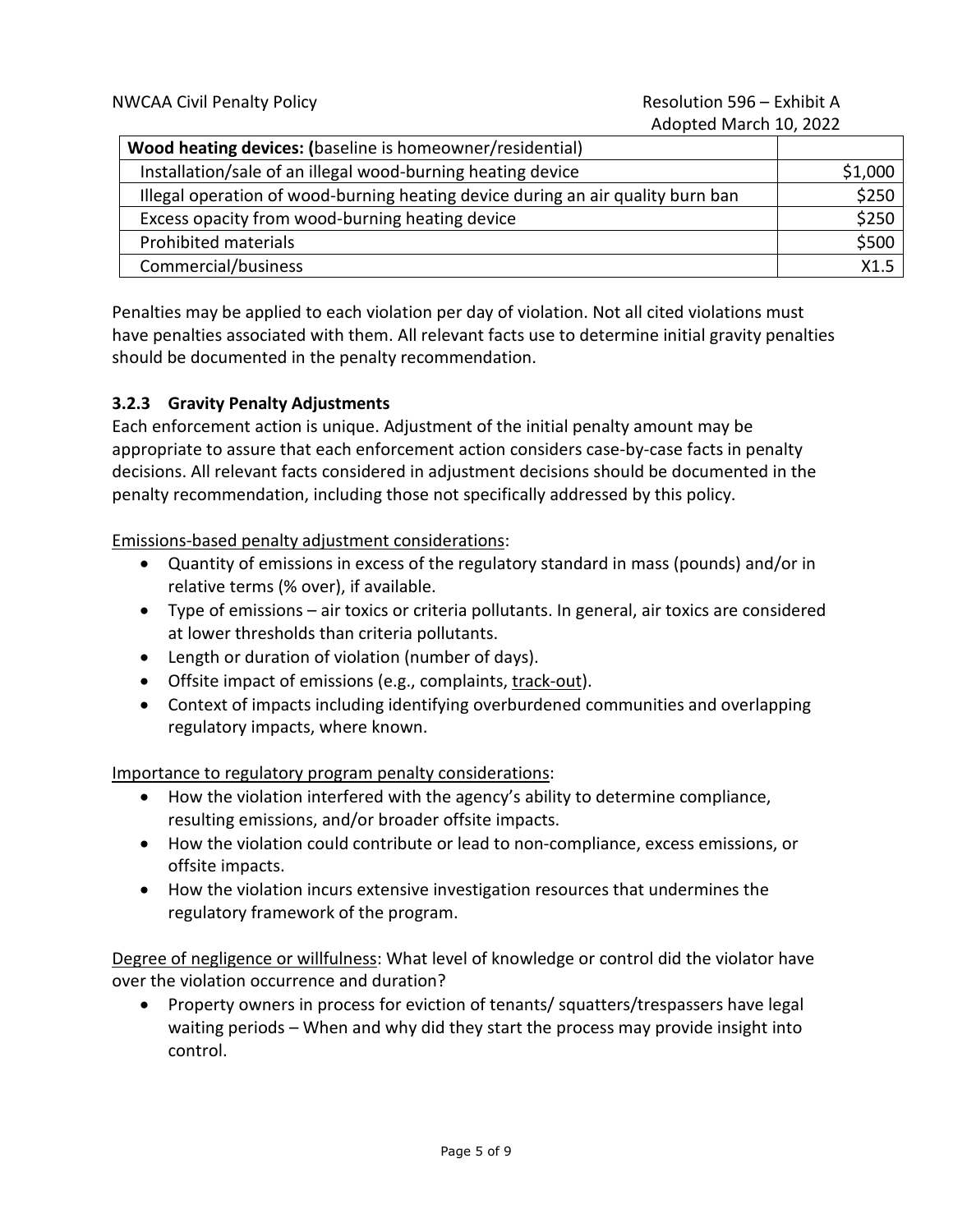NWCAA Civil Penalty Policy **Resolution 596 – Exhibit A** 

# Adopted March 10, 2022

- Title V/Air operating permit (AOP) sources are mandated to self-certify compliance status for all permit conditions. Failure to make "reasonable inquiry" into compliance under AOPs is a violation in itself.
- Large industrial facilities (i.e., refineries) must follow rigorous "management of change" procedures that are well documented and may provide insight as to degree of knowledge of underlying conditions that contribute to a violation.

History of non-compliance: Has the violation or a similar violation occurred previously (verbal warning, NOV, previous penalty and AOD) and if so when? This prior history should increase the gravity penalty proportionally to historical violations.

- Prior history for violators who re-organize business entities, but decision-makers remain consistent and/or enforcement history in another jurisdiction may be considered.
- Prior history of impacts to a community or ecological area should be considered. Where a violation has direct or indirect community impacts, consider previous and/or current impacts that may be cumulative or compounding.

Degree of cooperation: was the agency notified immediately?

- Was the violation self-disclosed or did the agency find it?
- Did the violator respond to the NOV promptly?
- Did the violator provide information proactively or only when requested?

### Degree of preventative efforts taken, or innovative nature and magnitude of effort required to comply:

- What preventative and corrective actions were taken?
- What investments in control and/or prevention has the facility made?
- Are workers trained adequately to prevent conditions causing excess emissions?
- Were those actions beyond industry norms?
- How difficult were they and how quickly were they implemented?
- How successful were the actions?

Other financial burden factors specific to the case and monetarily significant:

- Size of business in terms of cash flow/net worth within each category of non-major and major, there is a broad spectrum of business value/cash flow/size. The relative size of business should be considered and adjusted accordingly.
- Property loss
- Income loss

The gravity portion of penalties may be reduced significantly or entirely, depending on the situation and in accordance with other NWCAA policies, for example:

- No emission impacts
- No interference with compliance determinations
- The issue has been corrected expeditiously and in cooperation with the agency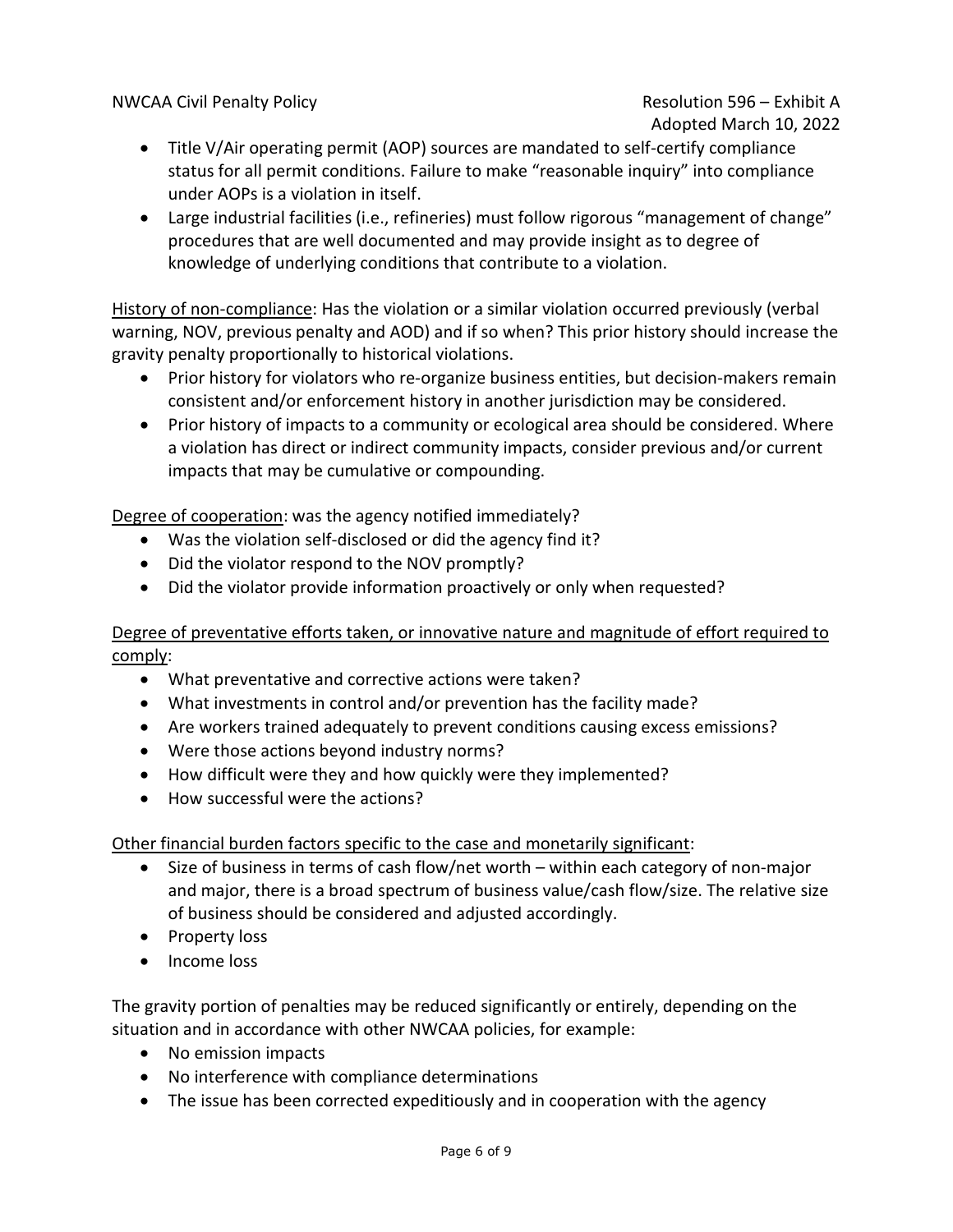#### **3.3 Penalty Constraints**

Statutory Maximum: NWCAA Regulation 133.1 limits penalties to a statutory maximum *per day, per violation*. This amount includes economic benefit when applied to an enforcement action.

Statute of limitations: The statute of limitations for addressing violations is 2 years from the date of violation or the date the agency could have reasonably known about the violation (RCW 4.16.100). The agency may seek penalties for ongoing violations beyond 2 years.

Reasonableness: Practically, the agency must balance the deterrent effect of penalty amounts with "reasonableness" of the penalty amount triggering a violator to appeal an action. Case law shows that penalty reasonableness is evaluated by PCHB on three factors:

Nature of the violation,

Prior history of the violator, and

Remedial actions taken by the violator.

Litigation risk: Appeals are costly and settlement of penalty amounts may be appropriate.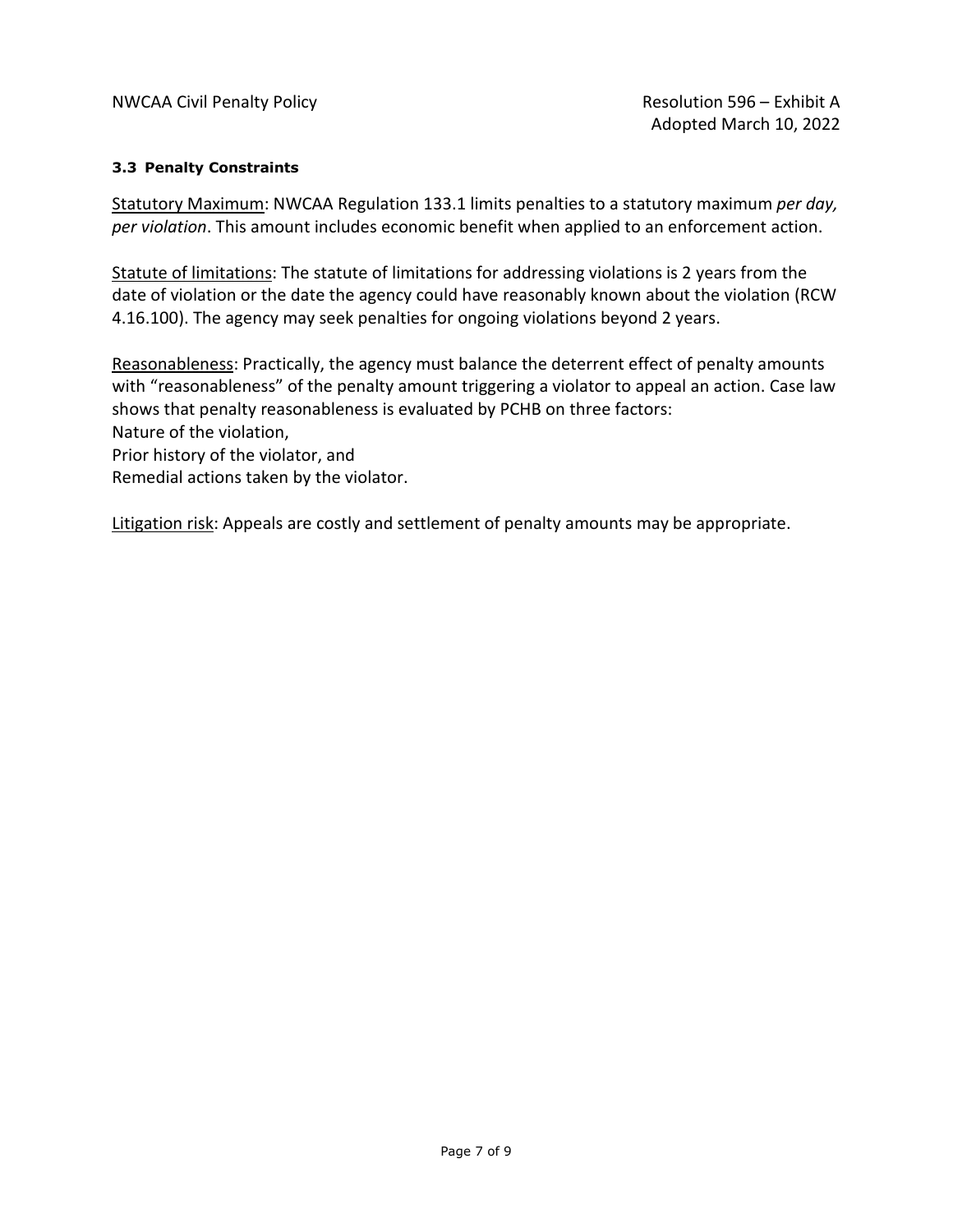Appendix A – Pertinent NWCAA Regulations

#### *NWCAA SECTION 131 – Notice to Violators*

*131.1 At least 30 days prior to the commencement of any formal enforcement action under RCW 70.94.430 or 70.94.431, or NWCAA 132 or 133, the NWCAA shall cause written notice of violation to be served upon the alleged violator. The notice shall specify the provisions of chapter 70.94 RCW or the orders, rules, or regulations adopted pursuant thereto alleged to be violated, and the facts alleged to constitute a violation thereof, and may include an order pursuant to NWCAA 121 directing that necessary corrective action be taken within a reasonable time. In lieu of an order, the Control Officer may require that the alleged violator appear before the Board for a hearing pursuant to NWCAA 120. Every notice of violation shall offer to the alleged violator an opportunity to meet with the NWCAA prior to the commencement of enforcement action.*

*131.2 The NWCAA, upon issuance of notice of violation, may require the alleged violator to respond in writing or in person within thirty (30) days of the notice and specify the corrective action being taken. Failure to respond shall constitute a prima facie violation of this Regulation and the NWCAA may initiate action pursuant to Sections 132, 133, 134, 135 of this Regulation.*

### *NWCAA Section 133- Civil Penalties*

*133.1 In addition to or as an alternate to any other penalty provided by law, any person who violates any of the provisions of chapter 70.94 RCW, or any of the rules in force pursuant thereto, including the Regulation of the NWCAA may incur a civil penalty in an amount not to exceed \$19,000 per day for each violation. Each such violation shall be a separate and distinct offense, and in the case of a continuing violation, each day's continuance shall be a separate and distinct violation.*

*Any person who fails to take action as specified by an order shall be liable for a civil penalty of not more than \$19,000 for each day of continued noncompliance.*

*133.2 The penalty is due and payable 30 days after a notice is served unless an appeal is filed with the Pollution Control Hearings Board (PCHB).*

*(A) Within 30 days after the Notice is served, the person incurring the penalty may apply in writing to the Control Officer for the remission or mitigation of the penalty. Upon receipt of the application the Control Officer shall remit or mitigate the penalty only upon a demonstration of extraordinary circumstance such as the presence of information or factors not considered in setting the original penalty.*

*(B) If such penalty is not paid to the NWCAA within 30 days after such payment is due, the Board or Control Officer may direct the attorney for the NWCAA to bring an action to recover the penalty in Superior Court.*

*(C) Any judgment will bear interest as provided by statute until satisfied.*